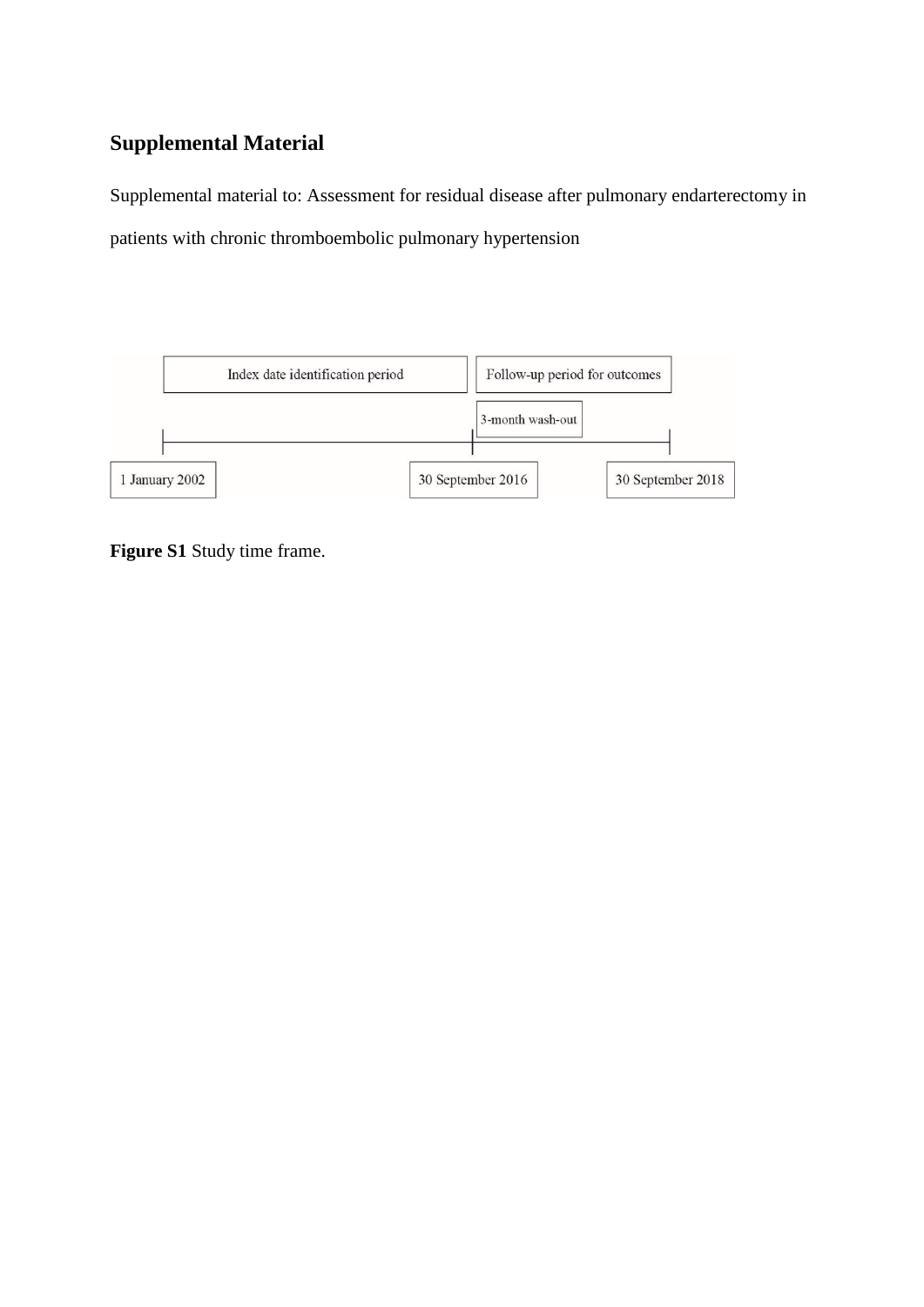

**Figure S2** Rates of diagnostic assessment for all patients and patients with pre-specified residual PH symptoms in the per-protocol defined pre-riociguat<sup>#</sup> and post-riociguat approval subgroups.

# Including 21 patients in the pre-riociguat approval subgroup who underwent PEA prior to riociguat approval but had clinical data that spanned the post-riociguat approval date. ¶ Syncope, malaise and fatigue, dyspnoea, haemoptysis, chest pain (unspecified), dizziness, gait abnormality, cardiomegaly, ascites and peripheral oedema. 6MWD: 6-minute walking distance; CTA: computed tomography angiogram; Echo:

echocardiogram; NT-proBNP: *N*-terminal prohormone of brain natriuretic protein; PAG:

pulmonary angiogram; PH: pulmonary hypertension; RHC: right heart catheterisation; V/Q:

ventilation/perfusion.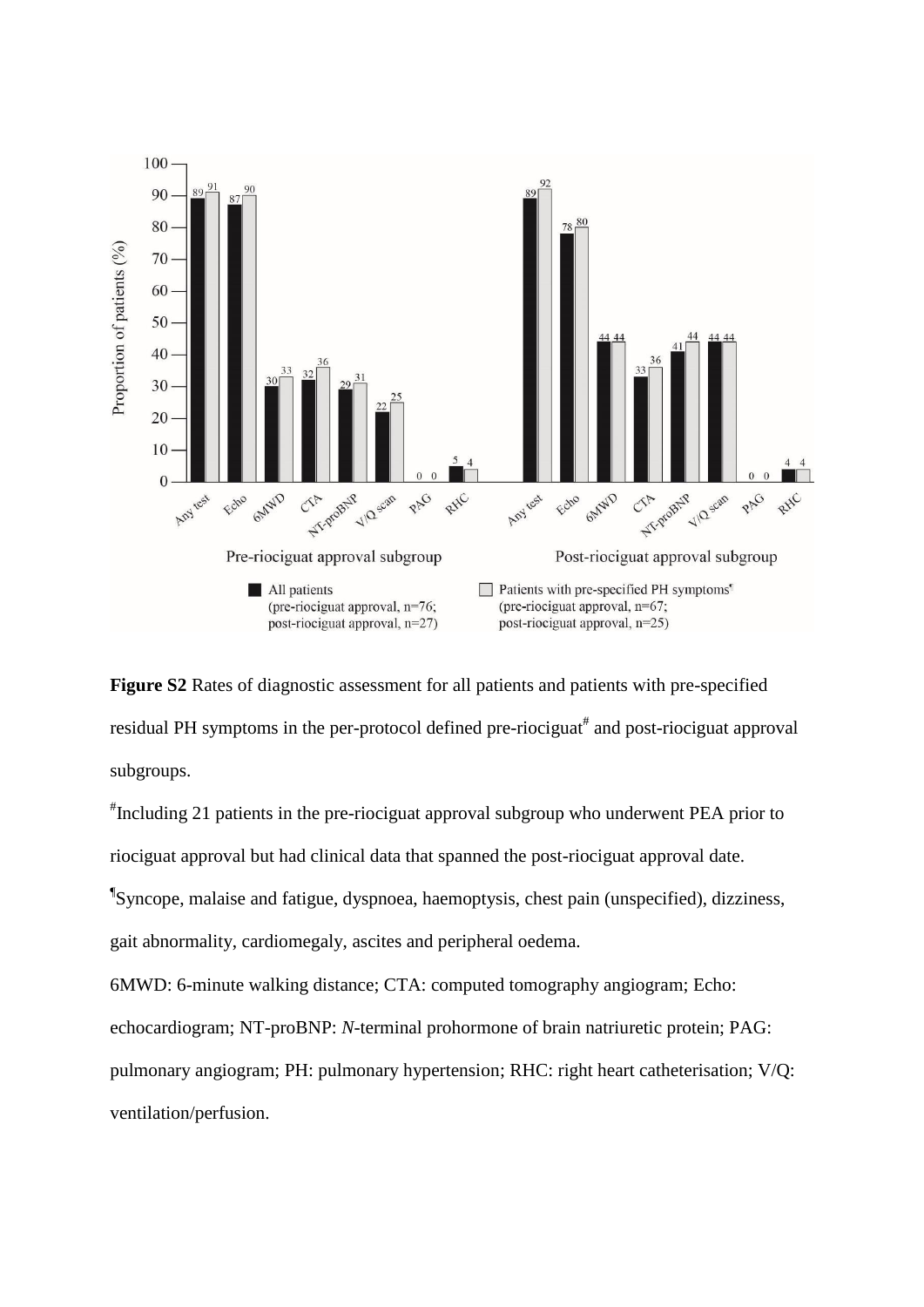#### Pre-riociguat approval subgroup a)



 $b)$ Post-riociguat approval subgroup



**Figure S3** Sankey plots in the per-protocol determined patients in the per-protocol defined a) pre-riociguat approval<sup>#</sup> (n=76) subgroup, and b) post-riociguat approval (n=27) subgroup. # Including 21 patients in the pre-riociguat approval subgroup who underwent PEA prior to riociguat approval but had clinical data that spanned the post-riociguat approval date.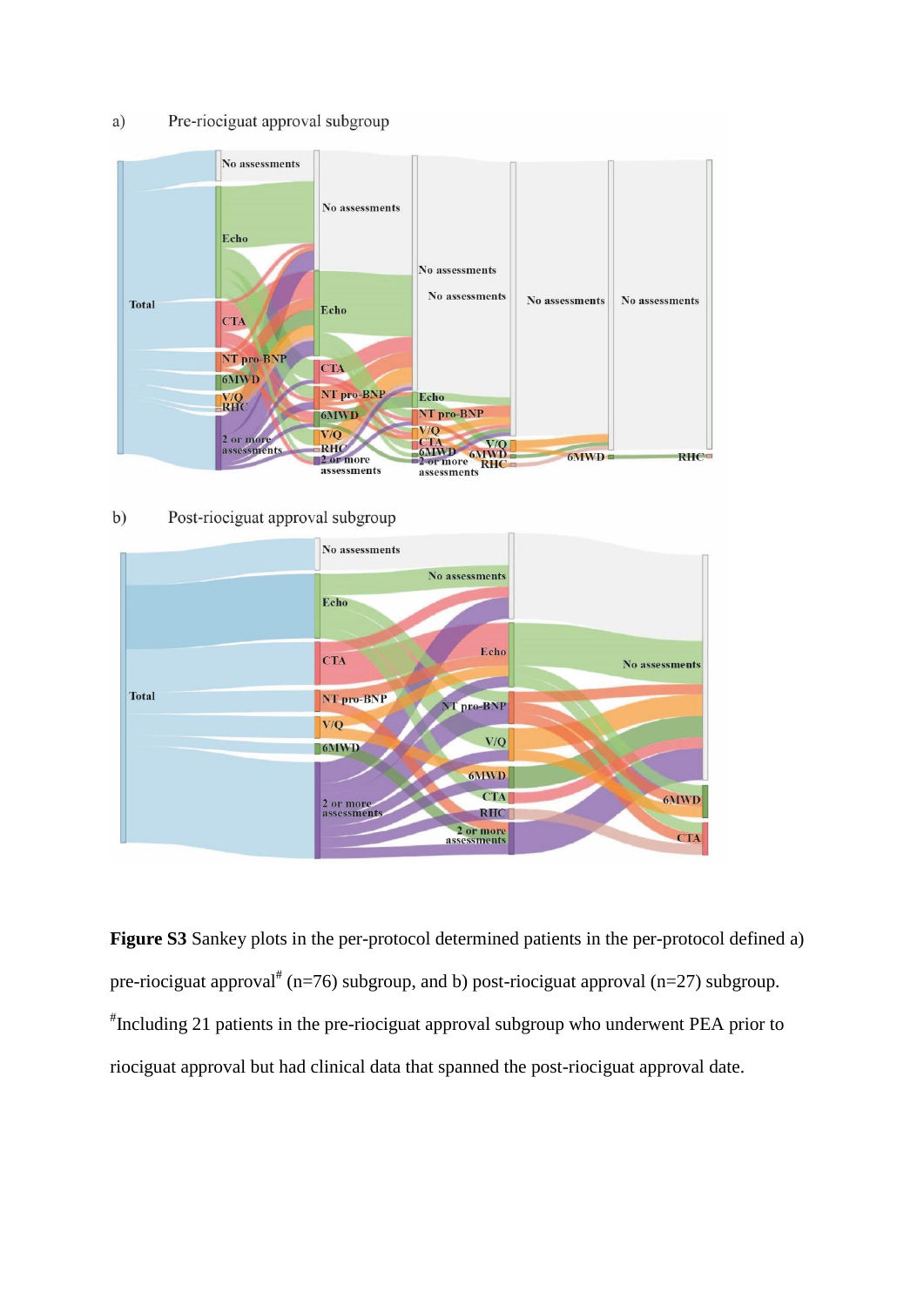The thickness of the bars indicates higher level of use of a particular diagnostic pathway. Nodes describing the simultaneous occurrences of 2 or more assessments were collapsed into a single node.

6MWD: 6-minute walking distance; CTA: computed tomography angiogram; Echo: echocardiogram; NT-proBNP: *N*-terminal prohormone of brain natriuretic protein; PEA: pulmonary endarterectomy; RHC: right heart catheterisation; V/Q: ventilation/perfusion.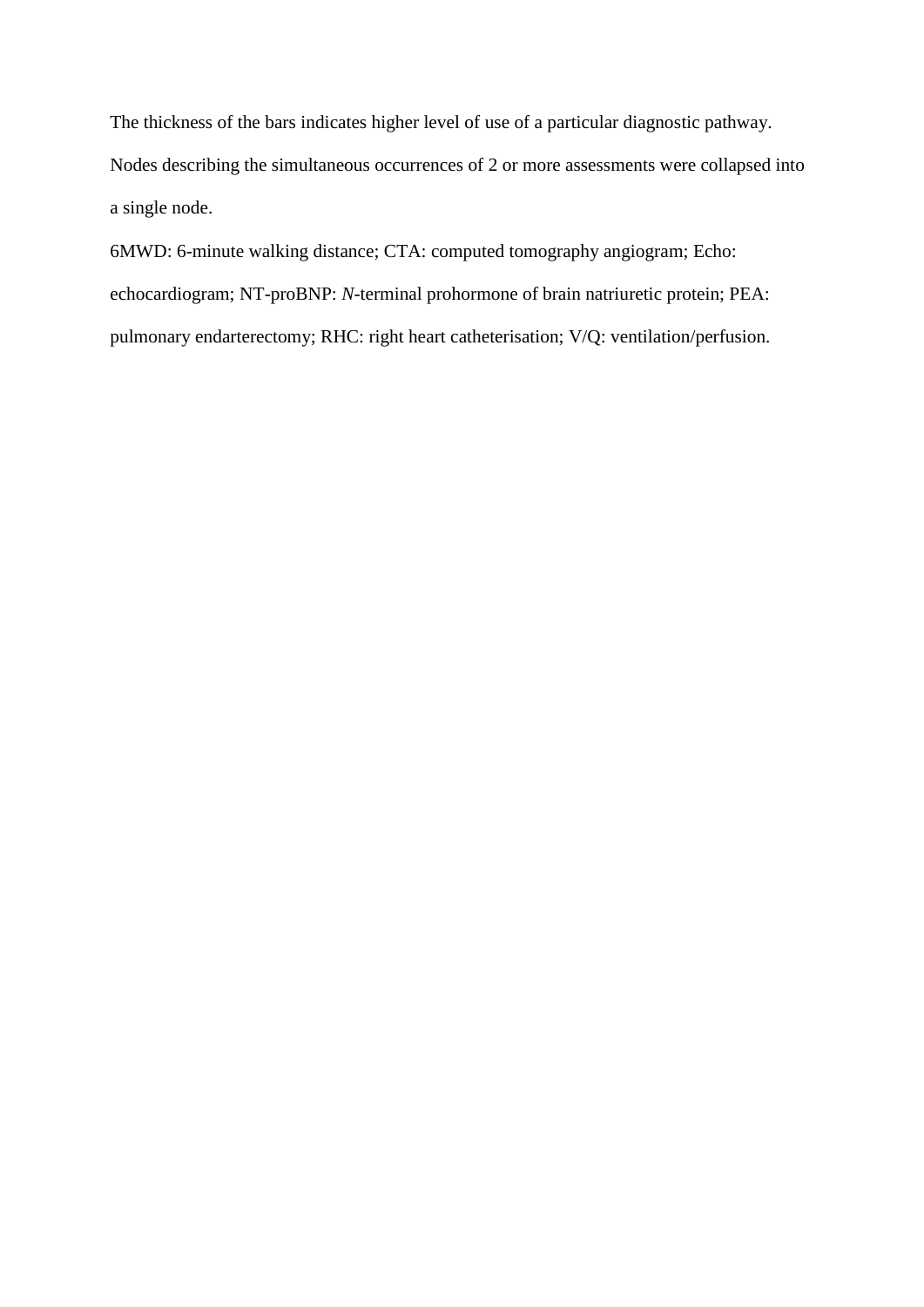**Table S1** Coding used to assess claims

| <b>PH</b>                 |                                                            |
|---------------------------|------------------------------------------------------------|
| ICD-9-CM codes for PH     | 416.0 (Primary PH)<br>$\bullet$                            |
|                           | 416.8 (Other chronic pulmonary heart diseases)             |
| ICD-10-CM codes for PH    | I27.0 (Primary PH)                                         |
|                           | I27.2 (Other secondary pulmonary hypertension)             |
| <b>CTEPH</b>              |                                                            |
| ICD-10-CM codes for CTEPH | I27.24 (CTEPH)                                             |
| <b>PEA</b>                |                                                            |
|                           | 33916 (PEA, with or without embolectomy, with<br>$\bullet$ |
| CPT code for PEA          | cardiopulmonary bypass)                                    |
|                           | 33910 (Pulmonary artery embolectomy, with                  |
|                           | cardiopulmonary bypass)                                    |
| ICD-9-CM code for PEA     | 38.15 (Endarterectomy, other thoracic vessels)             |
|                           | 02CP0ZZ (Extirpation of matter from                        |
|                           | pulmonary trunk, open approach)                            |
| ICD-10-PCS codes for PEA  | 02CQ0ZZ (Extirpation of matter from right)                 |
|                           | pulmonary artery, open approach)                           |
|                           | 02CR0ZZ (Extirpation of matter from left)                  |
|                           | pulmonary artery, open approach)                           |

CM: clinical modification; CPT: current procedure terminology; CTEPH: chronic

thromboembolic pulmonary hypertension; ICD-9/-10: 9th and 10th revisions of the

International Classification of Diseases; PCS: procedure coding system; PEA: pulmonary

endarterectomy; PH: pulmonary hypertension.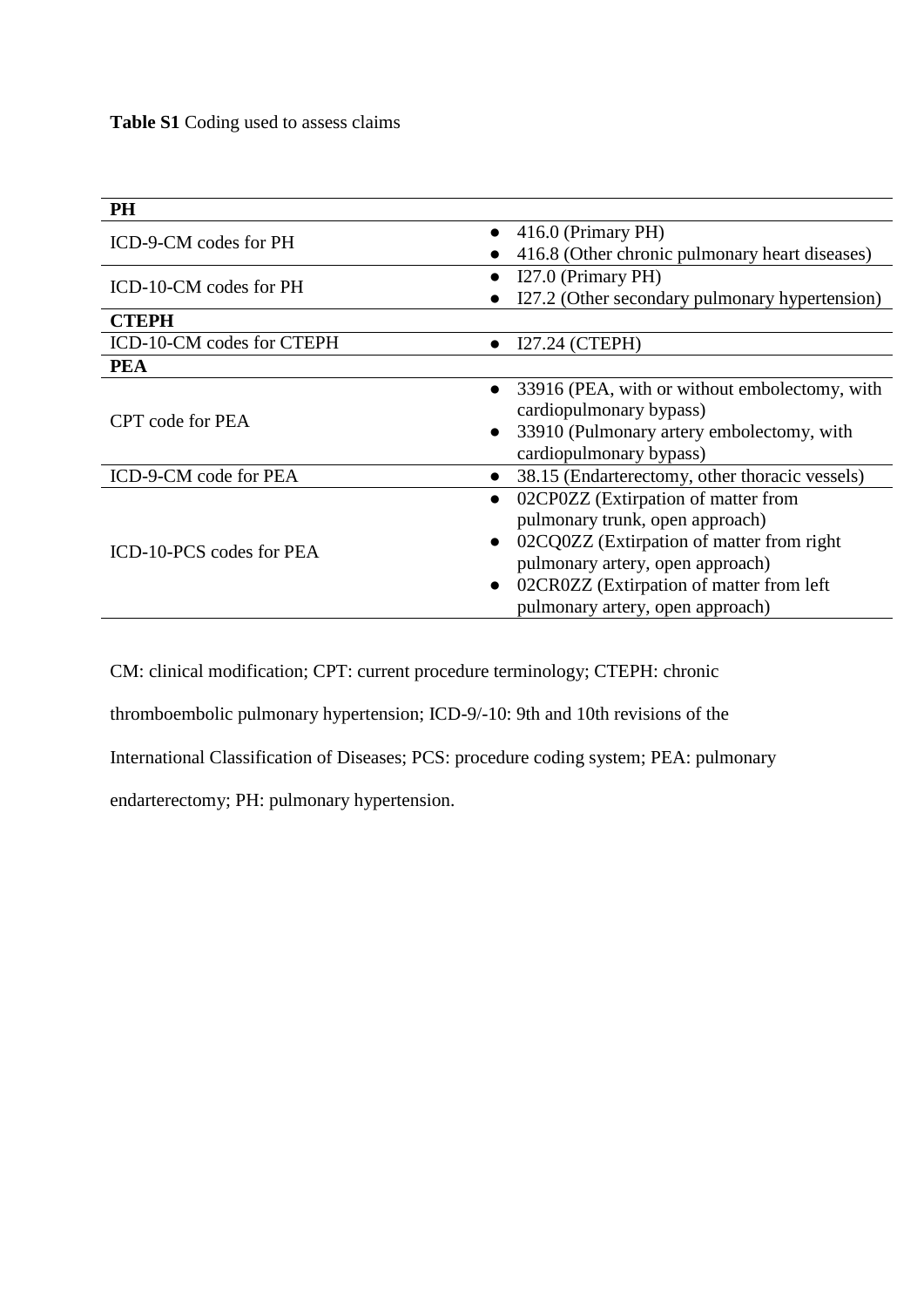**Table S2** Coding used to assess PH symptoms

| <b>PH</b> symptoms                               | <b>ICD-9-CM</b> codes | ICD-10-CM codes                                                                           |  |  |  |  |  |
|--------------------------------------------------|-----------------------|-------------------------------------------------------------------------------------------|--|--|--|--|--|
| Syncope                                          | 780.2                 | <b>R55</b><br>$\bullet$                                                                   |  |  |  |  |  |
| Malaise and                                      |                       | R53.81 (Other malaise)<br>$\bullet$                                                       |  |  |  |  |  |
| fatigue                                          | 780.7                 | R53.82 (Chronic fatigue)                                                                  |  |  |  |  |  |
|                                                  |                       | R53.83 (Chronic fatigue)                                                                  |  |  |  |  |  |
|                                                  |                       | R06.00 (Dyspnoea, unspecified)<br>$\bullet$                                               |  |  |  |  |  |
| Dyspnoea                                         | 786.0                 | R06.01 (Orthopnoea)                                                                       |  |  |  |  |  |
|                                                  |                       | R06.02 (Shortness of breath)                                                              |  |  |  |  |  |
|                                                  |                       | R06.09 (Other forms of dyspnoea)                                                          |  |  |  |  |  |
| Haemoptysis                                      | 786.3<br>$\bullet$    | R04.2<br>$\bullet$                                                                        |  |  |  |  |  |
|                                                  |                       | R07.82 (Intercostal pain)<br>$\bullet$                                                    |  |  |  |  |  |
|                                                  |                       | R07.81 (Pleurodynia)                                                                      |  |  |  |  |  |
| Chest pain,                                      | 786.5                 | R07.1 (Chest pain on breathing)                                                           |  |  |  |  |  |
| unspecified                                      |                       | R07.2 (Precordial pain)                                                                   |  |  |  |  |  |
|                                                  |                       | R07.89 (Other chest pain)                                                                 |  |  |  |  |  |
|                                                  |                       | R07.9 (Chest pain, unspecified)                                                           |  |  |  |  |  |
| Dizziness/vertigo,<br>not otherwise<br>specified | 780.4                 | R42                                                                                       |  |  |  |  |  |
|                                                  |                       | R26.0 (Ataxic gait)<br>$\bullet$                                                          |  |  |  |  |  |
|                                                  |                       | R26.1 (Paralytic gait)                                                                    |  |  |  |  |  |
| Gait abnormality                                 | 781.2                 | R26.89 (Other abnormalities of gait and                                                   |  |  |  |  |  |
|                                                  |                       | mobility)                                                                                 |  |  |  |  |  |
|                                                  |                       | R26.9 (Unspecified abnormalities of gait and<br>$\bullet$                                 |  |  |  |  |  |
|                                                  |                       | mobility)                                                                                 |  |  |  |  |  |
| Cardiomegaly                                     | 429.3<br>$\bullet$    | I51.7<br>$\bullet$                                                                        |  |  |  |  |  |
|                                                  |                       | R19.06 (Epigastric swelling, mass or lump)                                                |  |  |  |  |  |
|                                                  |                       | R19.07 (Generalised intra-abdominal and pelvic                                            |  |  |  |  |  |
|                                                  |                       | swelling, mass and lump)                                                                  |  |  |  |  |  |
|                                                  |                       | R19.04 (Left lower quadrant abdominal swelling,                                           |  |  |  |  |  |
|                                                  |                       | mass and lump)                                                                            |  |  |  |  |  |
|                                                  |                       | R19.05 (Periumbilical swelling, mass or lump)<br>R19.09 (Other intra-abdominal and pelvic |  |  |  |  |  |
|                                                  |                       | swelling, mass and lump)                                                                  |  |  |  |  |  |
| Ascites                                          | 789.3                 | R19.02 (Left upper quadrant abdominal swelling,                                           |  |  |  |  |  |
|                                                  |                       | mass and lump)                                                                            |  |  |  |  |  |
|                                                  |                       | R19.03 (Right lower quadrant abdominal                                                    |  |  |  |  |  |
|                                                  |                       | swelling, mass and lump)                                                                  |  |  |  |  |  |
|                                                  |                       | R19.00 (Intraabdominal and pelvic swelling,                                               |  |  |  |  |  |
|                                                  |                       | mass and lump, unspecified site)                                                          |  |  |  |  |  |
|                                                  |                       | R19.01 (Right upper quadrant abdominal<br>$\bullet$                                       |  |  |  |  |  |
|                                                  |                       | swelling, mass and lump)                                                                  |  |  |  |  |  |
|                                                  |                       | R60.0 (Localised oedema)<br>$\bullet$                                                     |  |  |  |  |  |
| Peripheral                                       | 782.3                 | R60.1 (Generalised oedema)                                                                |  |  |  |  |  |
| oedema                                           |                       | R60.9 (Oedema, unspecified)                                                               |  |  |  |  |  |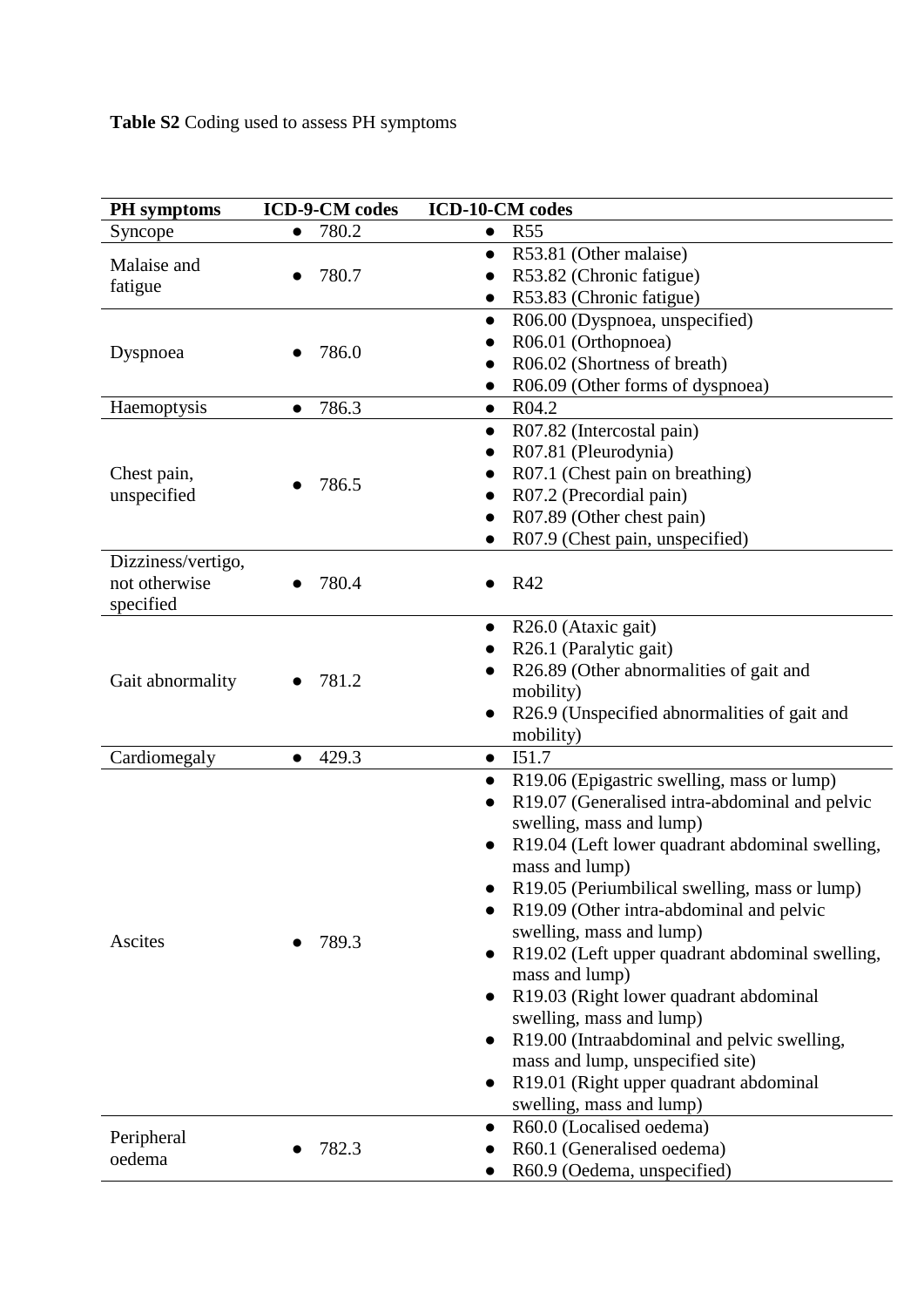ICD-9/-10-CM: 9th and 10th revisions of the International Classification of Diseases Clinical Modification; PH: pulmonary hypertension.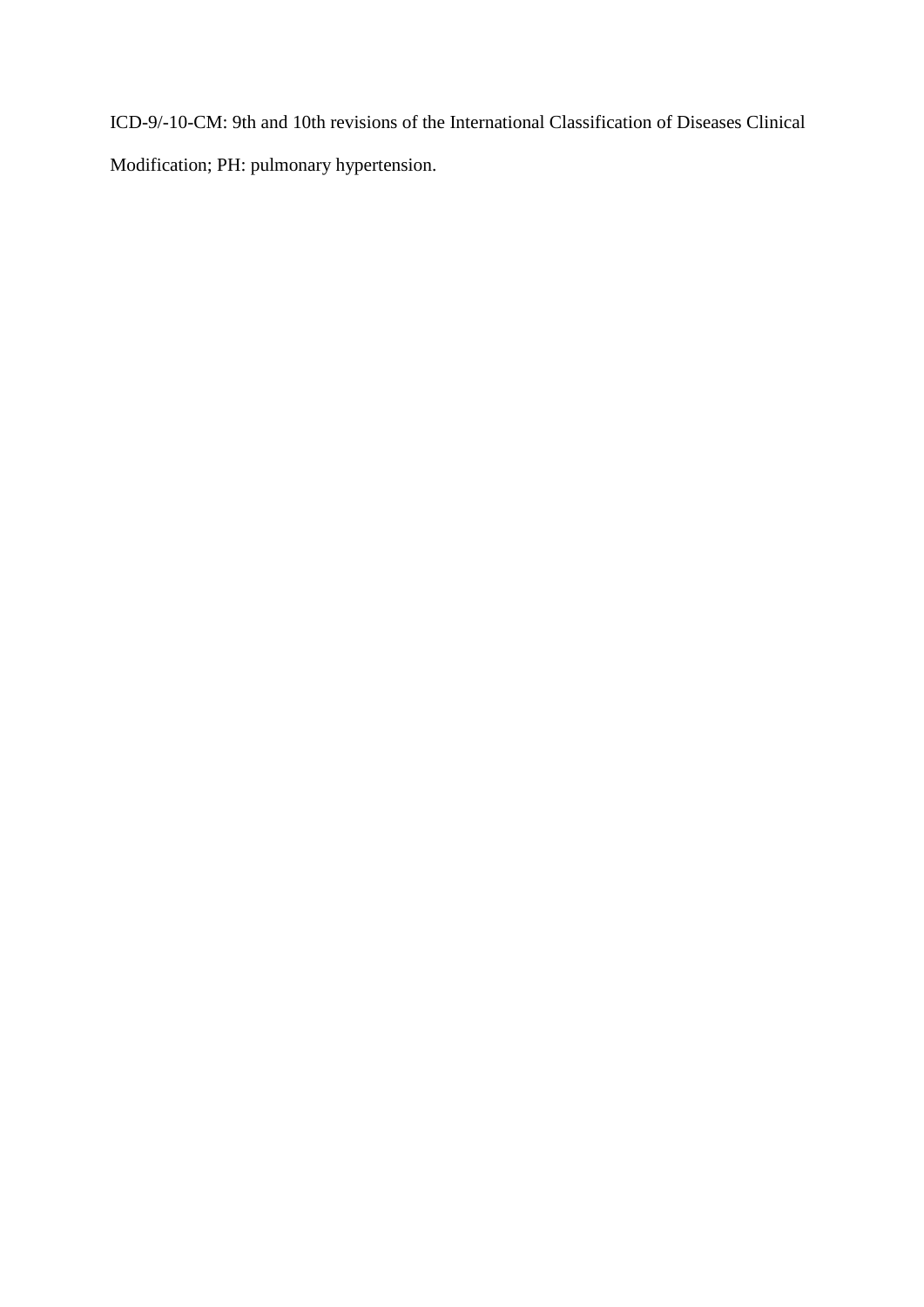|                                                      | <b>CPT/ICD/HCPCS/Procedure Code Modifier</b>             |
|------------------------------------------------------|----------------------------------------------------------|
| V/Q scan                                             |                                                          |
| Pulmonary perfusion imaging                          | 78580<br>$\bullet$                                       |
| Pulmonary ventilation (e.g. aerosol or gas)          | 78582                                                    |
| and perfusion imaging                                |                                                          |
| Pulmonary perfusion with vent single breath          | 78584<br>●                                               |
| Pulmonary perfusion with wash-out, with or           | <b>Diagnostic test</b>                                   |
| without single breath                                |                                                          |
| Pulmonary ventilation imaging                        | 78586<br>$\bullet$                                       |
| Pulmonary ventilation multiple projections           | 78587                                                    |
| Pulmonary perfusion imaging, particulate,            |                                                          |
| with ventilation imaging, aerosol, 1 or              | 7858                                                     |
| multiple projection                                  |                                                          |
| Echocardiogram                                       |                                                          |
| Echocardiogram transthoracic, real-time,             |                                                          |
| 2D, with or without M-mode, complete,                | 93306                                                    |
| spectral and colour flow Doppler                     |                                                          |
| Echocardiogram transthoracic, real-time,             |                                                          |
| 2D, with or without M-mode recording,                | 93307                                                    |
| complete<br>Echocardiogram transthoracic, real-time, |                                                          |
| 2D, with or without M-mode recording,                | 93308                                                    |
| follow-up/limited                                    |                                                          |
| Doppler echocardiogram, pulse wave with              |                                                          |
| spectral display                                     | 93320                                                    |
| Doppler echocardiogram, colour flow                  |                                                          |
| velocity mapping                                     | 93325                                                    |
| Diagnostic ultrasound of heart (ICD-9-PCS            |                                                          |
| code)                                                | 8872                                                     |
|                                                      | B24.4ZZZ (Ultrasonography of right heart)                |
|                                                      | B24.DZZ4 (Ultrasonography of paediatric                  |
|                                                      | heart, transoesophageal)                                 |
|                                                      | B24.DYZZ (Ultrasonography of paediatric                  |
|                                                      | heart using other contrast)                              |
|                                                      | B24.4ZZ4 (Ultrasonography of right heart,<br>$\bullet$   |
|                                                      | transoesophageal)                                        |
| Diagnostic ultrasound of heart (ICD-10-PCS           | B24.DZZZ (Ultrasonography of paediatric<br>$\bullet$     |
| code)                                                | heart)                                                   |
|                                                      | B24.5ZZ4 (Ultrasonography of left heart,<br>$\bullet$    |
|                                                      | transoesophageal)                                        |
|                                                      | B24.6ZZ4 (Ultrasonography of right and left<br>$\bullet$ |
|                                                      | heart, transoesophageal)                                 |
|                                                      | B24.5YZZ (Ultrasonography of left heart                  |
|                                                      | using other contrast)                                    |
|                                                      | B24.4YZZ (Ultrasonography of right heart                 |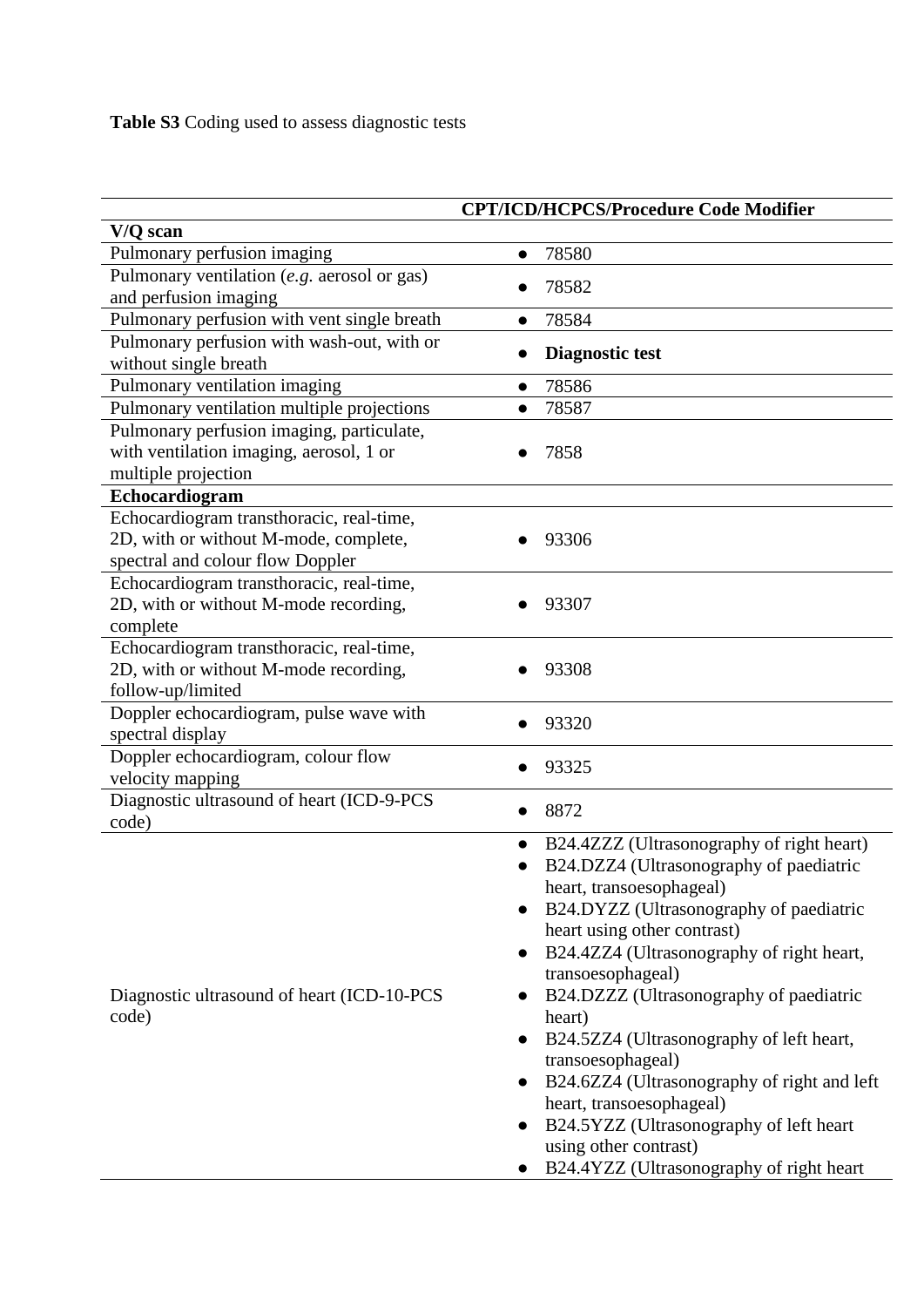|                                            | using other contrast)                                    |
|--------------------------------------------|----------------------------------------------------------|
|                                            | B24.5ZZZ (Ultrasonography of left heart)                 |
|                                            | B24.6ZZZ (Ultrasonography of right and left<br>$\bullet$ |
|                                            | heart)                                                   |
|                                            | B24.6YZZ (Ultrasonography of right and left<br>$\bullet$ |
|                                            | heart using other contrast)                              |
| Doppler echocardiogram, pulse wave with    |                                                          |
| spectral follow-up/limited studies         | 93321<br>$\bullet$                                       |
| <b>Agitated saline echocardiogram</b>      |                                                          |
| Unlisted therapeutic, prophylactic or      |                                                          |
| diagnostic intravenous or intra-arterial   | 96379                                                    |
| injection or infusion                      |                                                          |
| <b>PLUS</b>                                |                                                          |
| Sterile water, saline and/or dextrose,     |                                                          |
| diluent/flush, 10 mL                       | A4216                                                    |
| <b>PLUS</b>                                |                                                          |
| Echocardiogram                             | See codes listed above for echocardiogram                |
|                                            | <b>OR</b>                                                |
| Echocardiography, transthoracic, real-time |                                                          |
| with image documentation (2D), includes    |                                                          |
| M-mode recording, when performed,          | 93308                                                    |
| follow-up or limited study                 |                                                          |
| <b>PLUS</b>                                |                                                          |
| Sterile water, saline and/or dextrose,     |                                                          |
| diluent/flush, 10 mL                       | A4216                                                    |
|                                            | <b>OR</b>                                                |
| Echocardiography, transthoracic, real-time |                                                          |
| with image documentation (2D), includes    |                                                          |
| M-mode recording, when performed,          | 93308                                                    |
| follow-up or limited study                 |                                                          |
| <b>PLUS</b>                                |                                                          |
| Infusion, normal saline solution, 250 cc   | J7050                                                    |
|                                            | <b>OR</b>                                                |
| Therapeutic, prophylactic, or diagnostic   |                                                          |
| injection (specify substance or drug);     |                                                          |
| intravenous push, single or initial        | 96374                                                    |
| substance/drug                             |                                                          |
| <b>PLUS</b>                                |                                                          |
| Distinct procedural service                | Modifier-59                                              |
| <b>PLUS</b>                                |                                                          |
| Echocardiogram                             | See codes listed above for echocardiogram                |
| <b>CT</b> scan                             |                                                          |
| Computed tomography, thorax; with          |                                                          |
| contrast material(s)                       | 71260                                                    |
| Computed tomography, thorax; with and      |                                                          |
| without contrast material(s)               | 71270                                                    |
| Computed tomography angiography, thorax;   |                                                          |
| with and without contrast material(s)      | 71275                                                    |
| <b>RHC</b>                                 |                                                          |
|                                            |                                                          |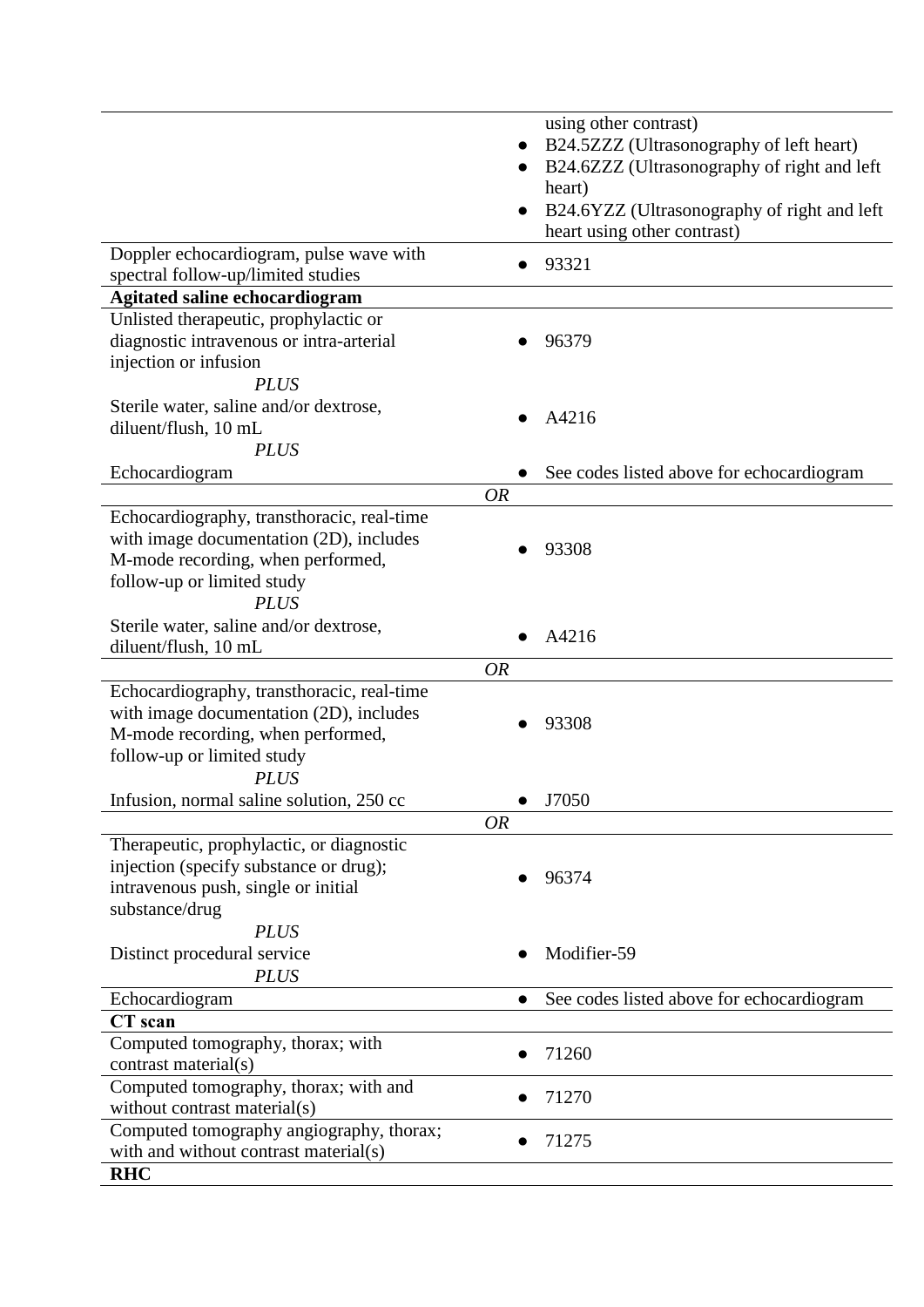| Right heart catheterisation                                                                                                  | 93501<br>●                                                                                                                                                                                                               |
|------------------------------------------------------------------------------------------------------------------------------|--------------------------------------------------------------------------------------------------------------------------------------------------------------------------------------------------------------------------|
| Combined right and left heart cardiac<br>catheterisation (ICD-9-PCS code)                                                    | 3723                                                                                                                                                                                                                     |
| Combined right and left heart cardiac<br>catheterisation (ICD-10-PCS code)                                                   | 4A0.20N8 (Measurement of cardiac<br>$\bullet$<br>sampling and pressure, bilateral, open<br>approach)<br>4A0.23N8 (Measurement of cardiac<br>sampling and pressure, bilateral,<br>percutaneous approach)                  |
| Right heart cardiac catheterisation (ICD-9-<br>PCS code)                                                                     | 3721                                                                                                                                                                                                                     |
| Right heart cardiac catheterisation (ICD-10-<br>PCS code)                                                                    | 4A0.20N6 (Measurement of cardiac<br>$\bullet$<br>sampling and pressure, right heart, open<br>approach)<br>4A0.23N6 (Measurement of cardiac<br>$\bullet$<br>sampling and pressure, right heart,<br>percutaneous approach) |
| Insertion flow directed catheter for<br>monitoring                                                                           | 93503                                                                                                                                                                                                                    |
| Pulmonary angiogram                                                                                                          |                                                                                                                                                                                                                          |
| Angiography pulmonary, unilateral,<br>selective, radiological supervision and<br>interpretation                              | 75741                                                                                                                                                                                                                    |
| Angiography pulmonary, bilateral, selective,<br>radiological supervision and interpretation                                  | 75743                                                                                                                                                                                                                    |
| Angiography pulmonary, non-selective,<br>catheter/venous injection, radiological<br>supervision and interpretation           | 75746                                                                                                                                                                                                                    |
| NT-proBNP                                                                                                                    |                                                                                                                                                                                                                          |
| Assay of natriuretic peptide                                                                                                 | 83880<br>$\bullet$                                                                                                                                                                                                       |
| 6MWD                                                                                                                         |                                                                                                                                                                                                                          |
| Pulmonary stress testing; simple<br>Exercise test for bronchospasm, including                                                | 94620                                                                                                                                                                                                                    |
| pre- and post-spirometry,<br>electrocardiographic recording(s) and pulse<br>oximetry                                         | 94617                                                                                                                                                                                                                    |
| Pulmonary stress testing (e.g. 6-minute walk<br>test), including measurement of heart rate,<br>oximetry and oxygen titration | 94618                                                                                                                                                                                                                    |

2D: 2-dimensional; 6MWD: 6-minute walking distance; CPT: current procedure terminology;

CT: computed tomography; HCPCS: healthcare common procedure coding system; ICD-9/-

10: 9th and 10th revisions of the International Classification of Diseases; NT-proBNP: *N*-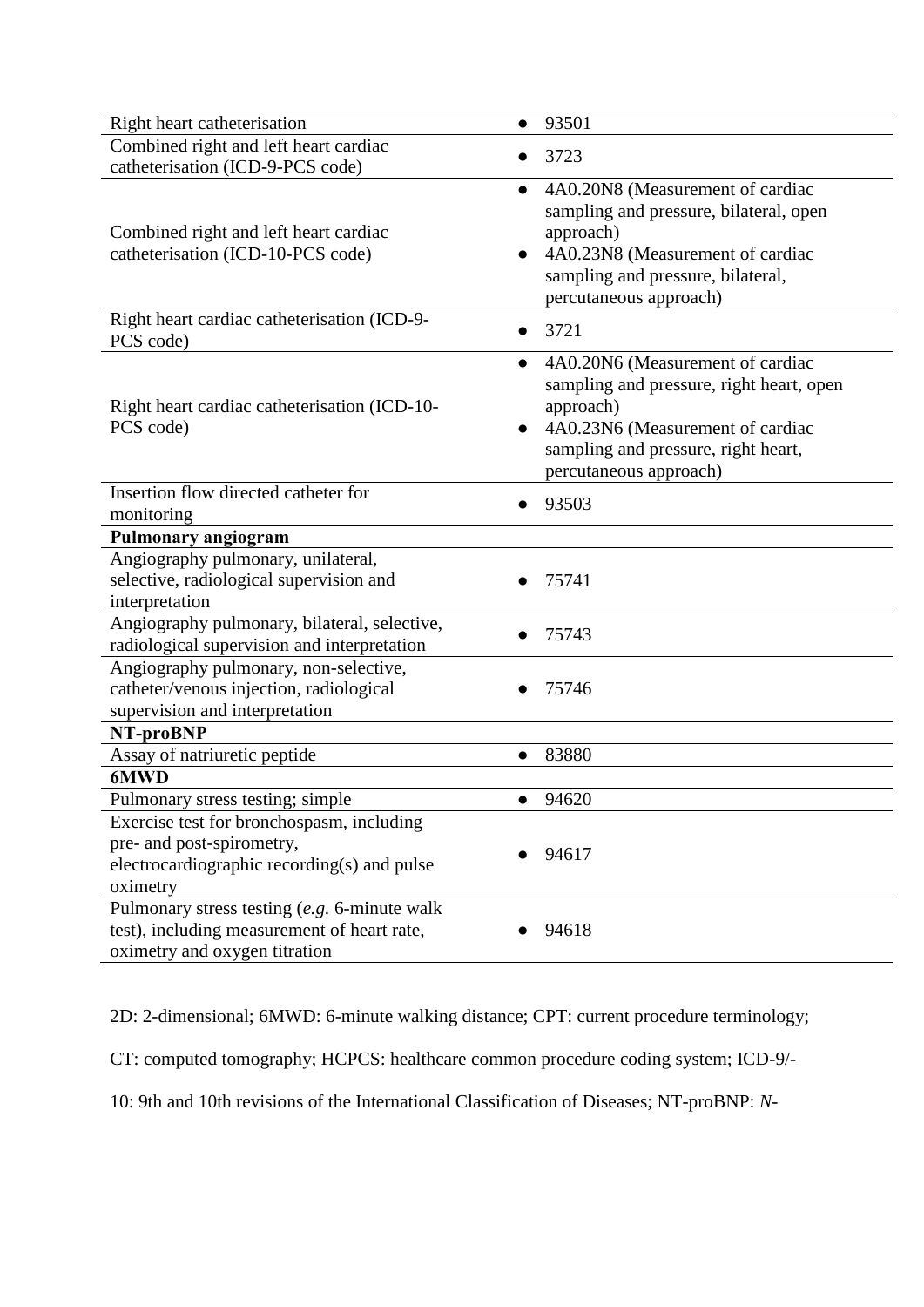terminal prohormone of brain natriuretic protein; PCS: procedure coding system; RHC: right heart catheterisation; V/Q: ventilation/perfusion.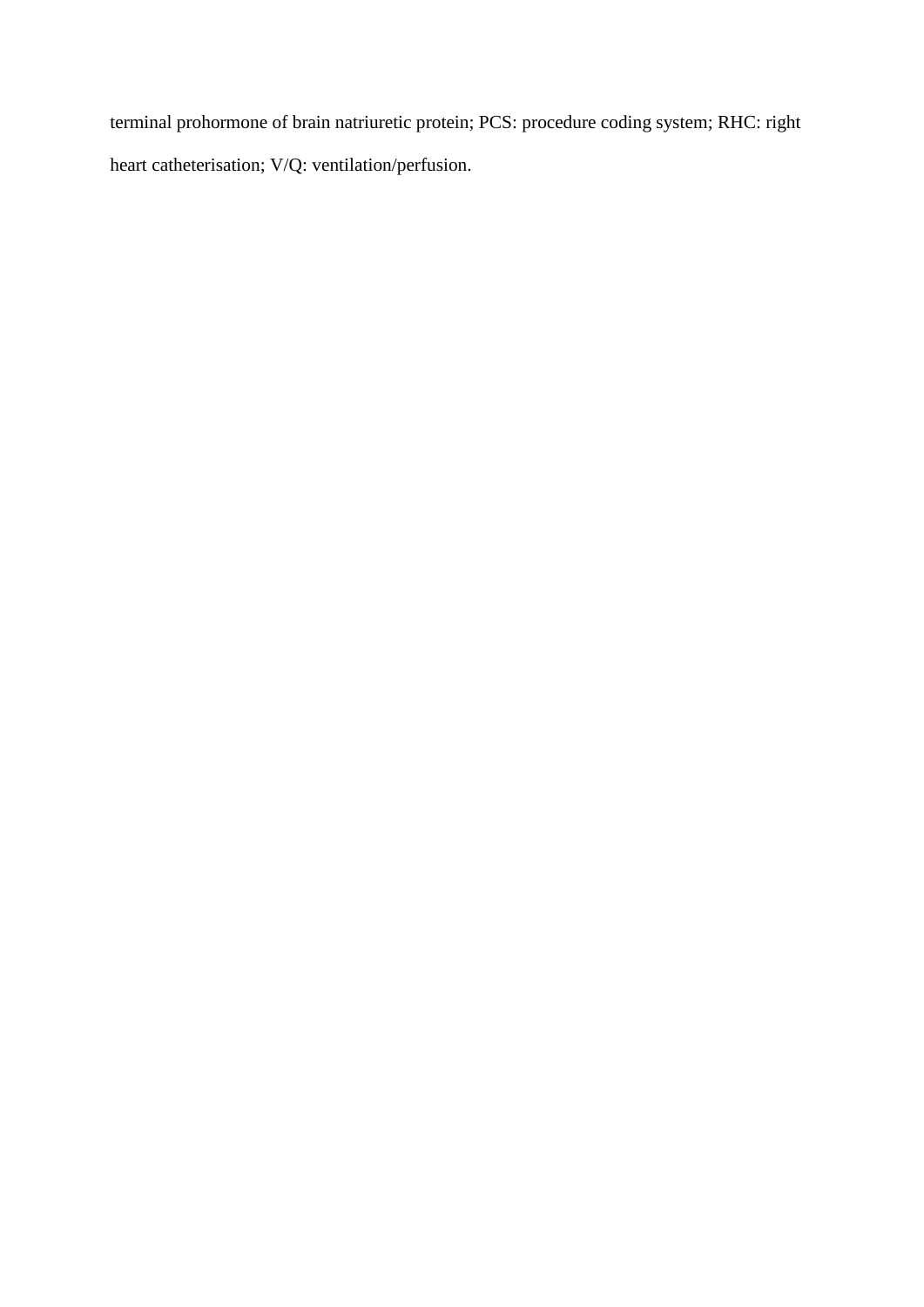**Table S4** Per-protocol population demographic and clinical characteristics

|                                           | <b>Pre-riociguat approval</b> $\pi$<br>$(n=76)$ | Post-riociguat approval<br>$(n=27)$ |
|-------------------------------------------|-------------------------------------------------|-------------------------------------|
| Age (years), mean (SD)                    | 56.0(14.5)                                      | 54.3 (14.0)                         |
| Sex, $n$ $(\%)$                           |                                                 |                                     |
| Male                                      | 42(55)                                          | 19(70)                              |
| Female                                    | 34(45)                                          | 8(30)                               |
| Duration of follow-up (days), mean (SD)   | 1824.4 (978.8)                                  | 985.5 (246.0)                       |
| Charlson comorbidity index, mean $(SD)^T$ | 1.7(1.8)                                        | 2.1(1.6)                            |

**#** Including 21 patients in the pre-riociguat approval subgroup who underwent PEA prior to

riociguat approval but had clinical data that spanned the post-riociguat approval date.

¶ Identified within less than or equal to 12 months prior to the index date and excluding the

category of "chronic pulmonary disease".

PEA: pulmonary endarterectomy; SD: standard deviation.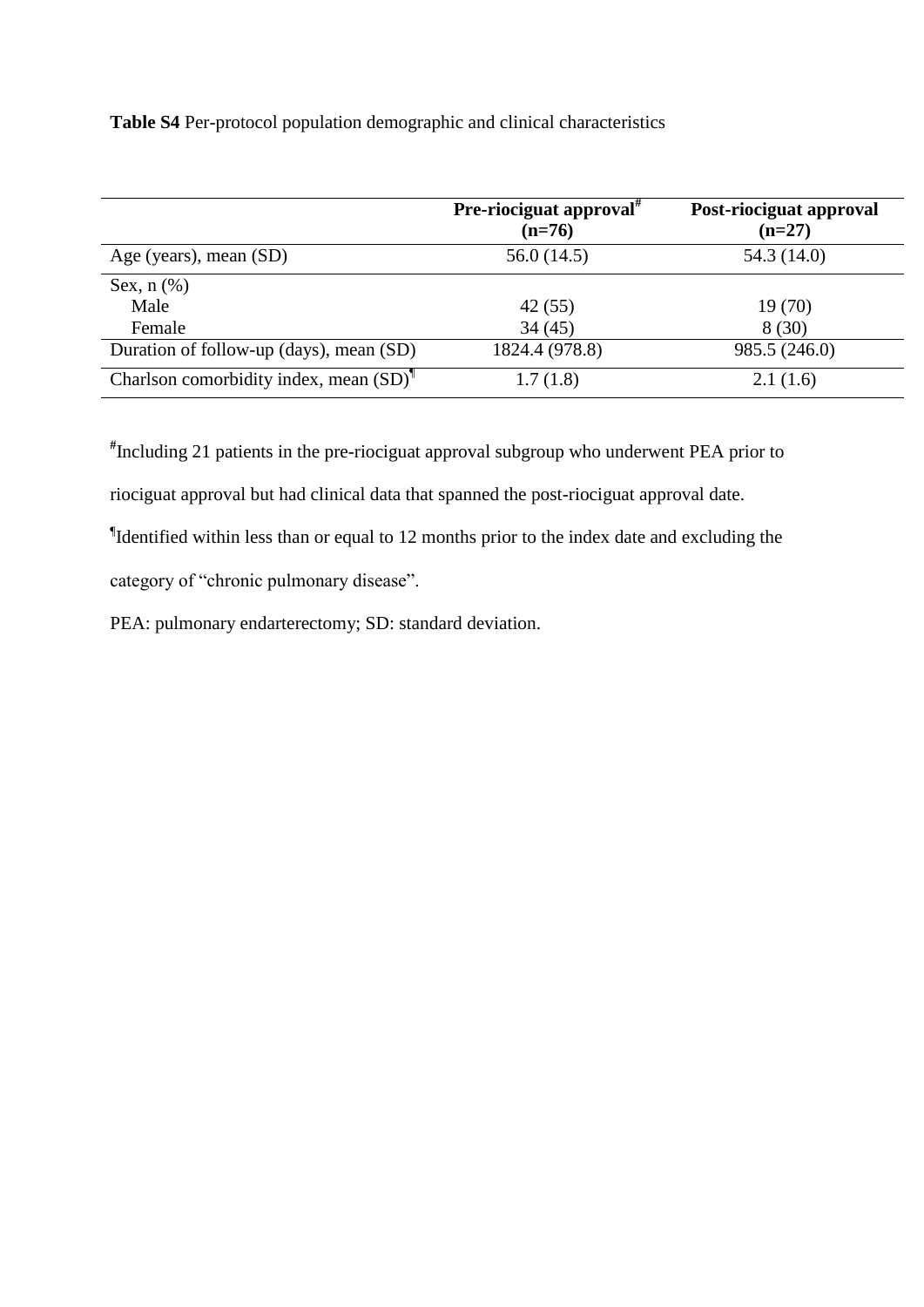## **Table S5** Rates of residual PH symptoms and diagnostic assessments in the overall population, pre-riociguat and post-riociguat approval

### subgroups

| n(%                                                                                    | <b>Total</b>   | Any test | Echo           | 6MWD     | <b>CTA</b> | NT-proBNP                                                                                                         | V/O scan | PAG          | <b>RHC</b> |  |
|----------------------------------------------------------------------------------------|----------------|----------|----------------|----------|------------|-------------------------------------------------------------------------------------------------------------------|----------|--------------|------------|--|
| Diagnostic assessment rates in patients with residual PH symptoms (overall population) |                |          |                |          |            |                                                                                                                   |          |              |            |  |
| <b>Total</b>                                                                           | 103            | 92 (89)  | 87 (84)        | 35(34)   | 33(32)     | 33(32)                                                                                                            | 29(28)   | $\mathbf{0}$ | 5(5)       |  |
| Any PH symptom                                                                         | 92             | 84 (91)  | 80 (87)        | 33(36)   | 33(36)     | 32(35)                                                                                                            | 28 (30)  |              | 4(4)       |  |
| Dyspnoea                                                                               | 68             | 66 (97)  | 64 (94)        | 31(46)   | 27(40)     | 31(46)                                                                                                            | 23(34)   |              | 4(6)       |  |
| Chest pain, unspecified                                                                | 34             | 32(94)   | 31(91)         | 9(26)    | 19(56)     | 12(35)                                                                                                            | 11(32)   |              | 2(6)       |  |
| Cardiomegaly                                                                           | 27             | 25(93)   | 25(93)         | 8(30)    | 13(48)     | 6(22)                                                                                                             | 11(41)   |              | 2(7)       |  |
| Malaise and fatigue                                                                    | 20             | 18 (90)  | 18 (90)        | 10(50)   | 7(35)      | 11(55)                                                                                                            | 5(25)    | $\Omega$     | 1(5)       |  |
| Peripheral oedema                                                                      | 17             | 15(88)   | 14(82)         | 7(41)    | 6(35)      | 7(41)                                                                                                             | 4(24)    | $\Omega$     | 1(6)       |  |
| <b>Dizziness</b>                                                                       | 10             | 10(100)  | 9(90)          | 1(10)    | 4(40)      | 2(20)                                                                                                             | 3(30)    |              | $\Omega$   |  |
| Syncope                                                                                |                | 7(100)   | 7(100)         | 4(57)    | 3(43)      | 4(57)                                                                                                             | 3(43)    |              | $\Omega$   |  |
| Haemoptysis                                                                            |                | 4(100)   | 4(100)         | 2(50)    | 2(50)      | 1(25)                                                                                                             | 1(25)    |              | 1(25)      |  |
| Ascites                                                                                |                | 4(100)   | 4(100)         | 3(75)    | 1(25)      | 2(50)                                                                                                             | 1(25)    |              | $\Omega$   |  |
| Gait abnormality                                                                       |                | 2(100)   | 2(100)         | $\Omega$ | 2(100)     | $\Omega$                                                                                                          | 1(50)    | $\Omega$     | $\Omega$   |  |
|                                                                                        |                |          |                |          |            | Diagnostic assessment rates in patients with residual PH symptoms (pre-riociguat approval subgroup)               |          |              |            |  |
| <b>Total</b>                                                                           | 55             | 48 (87)  | 47 (85)        | 13(24)   | 17(31)     | 13(24)                                                                                                            | 10(18)   | 0            | 1(2)       |  |
| Any PH symptom                                                                         | 48             | 43 (90)  | 42 (88)        | 13(27)   | 17(35)     | 13(27)                                                                                                            | 10(21)   |              | 1(2)       |  |
| Dyspnoea                                                                               | 33             | 31 (94)  | 30(91)         | 13 (39)  | 13 (39)    | 12(36)                                                                                                            | 8(24)    |              | 1(3)       |  |
| Chest pain, unspecified                                                                | 19             | 17(89)   | 17(89)         | 2(11)    | 9(47)      | 4(21)                                                                                                             | 5(26)    |              | $\Omega$   |  |
| Cardiomegaly                                                                           | $\mathbf Q$    | 8(89)    | 8(89)          | 1(11)    | 5(56)      | $\Omega$                                                                                                          | 2(22)    |              |            |  |
| Malaise and fatigue                                                                    |                | 8 (100)  | 8(100)         | 3(38)    | 2(25)      | 5(63)                                                                                                             | $\Omega$ |              |            |  |
| Peripheral oedema                                                                      | 9              | 8 (89)   | 8 (89)         | 3(33)    | 3(33)      | 4(44)                                                                                                             | $\Omega$ |              |            |  |
| <b>Dizziness</b>                                                                       | $\overline{5}$ | 5(100)   | 5(100)         | $\Omega$ | 2(40)      | 2(40)                                                                                                             | $\Omega$ |              |            |  |
| Syncope                                                                                |                | $\Omega$ | $\theta$       | $\Omega$ | $\Omega$   | $\Omega$                                                                                                          | $\Omega$ |              |            |  |
| Haemoptysis                                                                            |                | 2(100)   | 2(100)         |          | 1(50)      | $\Omega$                                                                                                          | $\theta$ |              |            |  |
| Ascites                                                                                |                | 1(100)   | 1(100)         |          | 1(100)     | $\Omega$                                                                                                          | $\Omega$ |              |            |  |
| Gait abnormality                                                                       | 2              | 2(100)   | 2(100)         |          | 2(100)     | $\Omega$                                                                                                          | 1(50)    |              | $\Omega$   |  |
|                                                                                        |                |          |                |          |            | Diagnostic assessment rates in patients with residual PH symptoms (post-riociguat approval subgroup) <sup>#</sup> |          |              |            |  |
| <b>Total</b>                                                                           | 48             | 44 (92)  | 40 (83)        | 22(46)   | 16(33)     | 20(42)                                                                                                            | 19(40)   | $\bf{0}$     | 4(8)       |  |
| Any PH symptom                                                                         | 44             | 41 (93)  | 38 (86)        | 20(45)   | 16(36)     | 19(43)                                                                                                            | 18(41)   |              | 3(7)       |  |
| Dyspnoea                                                                               | 35             | 35(100)  | 34 (97)        | 18(51)   | 14(40)     | 19(54)                                                                                                            | 15(43)   |              | 3(9)       |  |
| Chest pain, unspecified                                                                | 15             | 15(100)  | 14(93)         | 7(47)    | 10(67)     | 8(53)                                                                                                             | 6(40)    |              | 2(13)      |  |
| Cardiomegaly                                                                           | 18             | 17(94)   | 17(94)         | 7(39)    | 8(44)      | 6(33)                                                                                                             | 9(50)    |              | 2(11)      |  |
| Malaise and fatigue                                                                    | 12             | 10(83)   | 10(83)         | 7(58)    | 5(42)      | 6(50)                                                                                                             | 5(42)    |              | 1(8)       |  |
| Peripheral oedema                                                                      | 8              | 7(88)    | 6(75)          | 4(50)    | 3(38)      | 3(38)                                                                                                             | 4(50)    |              | 1(13)      |  |
| <b>Dizziness</b>                                                                       | $\overline{5}$ | 5(100)   | 4(80)          | 1(20)    | 2(40)      | $\overline{0}$                                                                                                    | 3(60)    |              | $\Omega$   |  |
| Syncope                                                                                |                | 7(100)   | 7(100)         | 4(57)    | 3(43)      | 4(57)                                                                                                             | 3(43)    |              | $\Omega$   |  |
| Haemoptysis                                                                            |                | 2(100)   | 2(100)         | 2(100)   | 1(50)      | 1(50)                                                                                                             | 1(50)    |              | 1(50)      |  |
| Ascites                                                                                |                | 3(100)   | 3(100)         | 3(100)   | $\Omega$   | 2(67)                                                                                                             | 1(33)    |              | $\Omega$   |  |
| Gait abnormality                                                                       |                | $\Omega$ | $\overline{0}$ | $\Omega$ | $\Omega$   | $\Omega$                                                                                                          | $\Omega$ |              | $\Omega$   |  |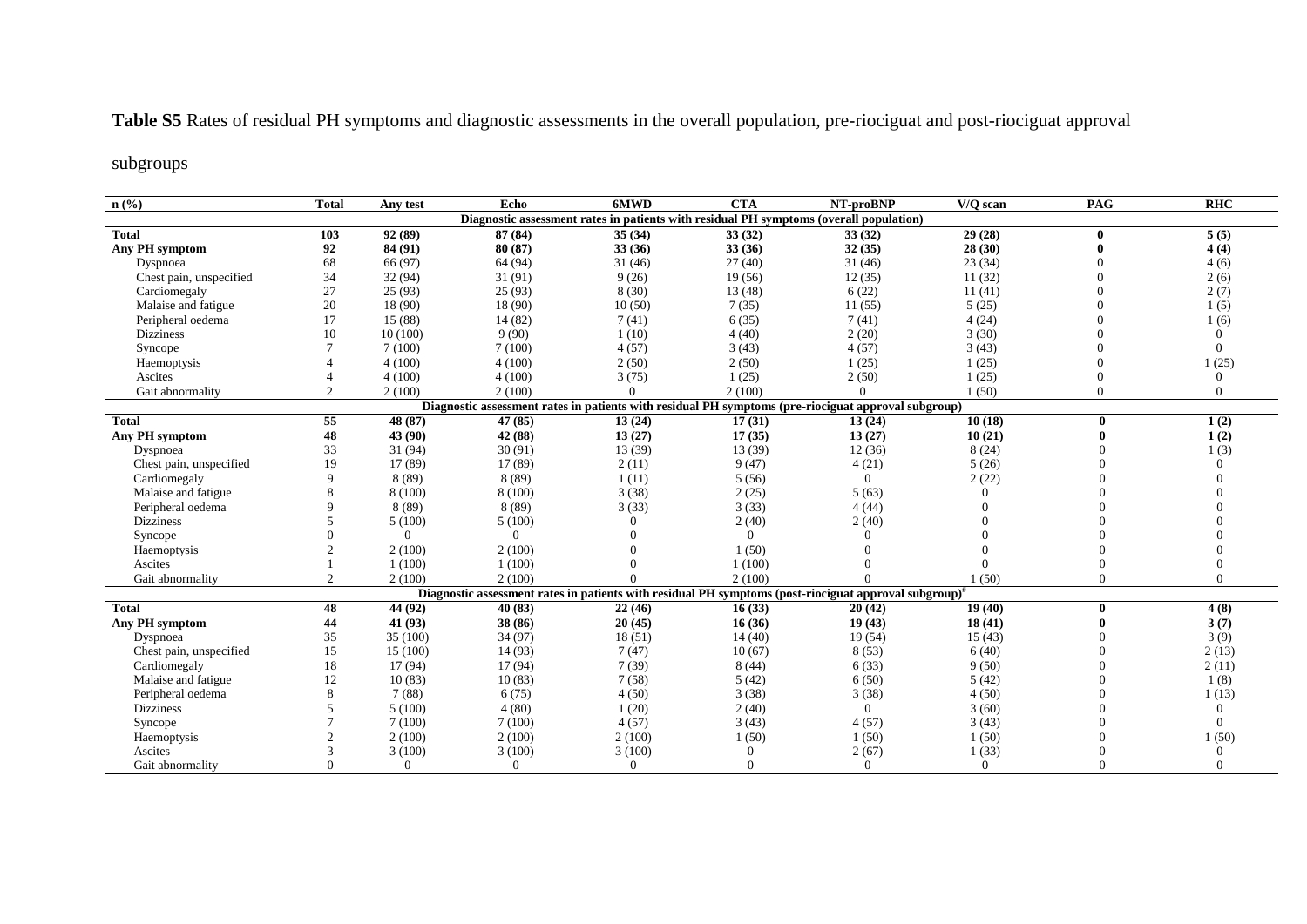# *Post hoc* analysis including the 21 patients whose post-PEA observation period overlapped with the period following riociguat approval in the USA.

6MWD: 6-minute walking distance; CTA: computed tomography angiogram; Echo: echocardiogram; NT-proBNP: *N*-terminal prohormone of brain natriuretic protein; PAG: pulmonary angiogram; PEA: pulmonary endarterectomy; PH: pulmonary hypertension; RHC: right heart catheterisation; V/Q: ventilation/perfusion.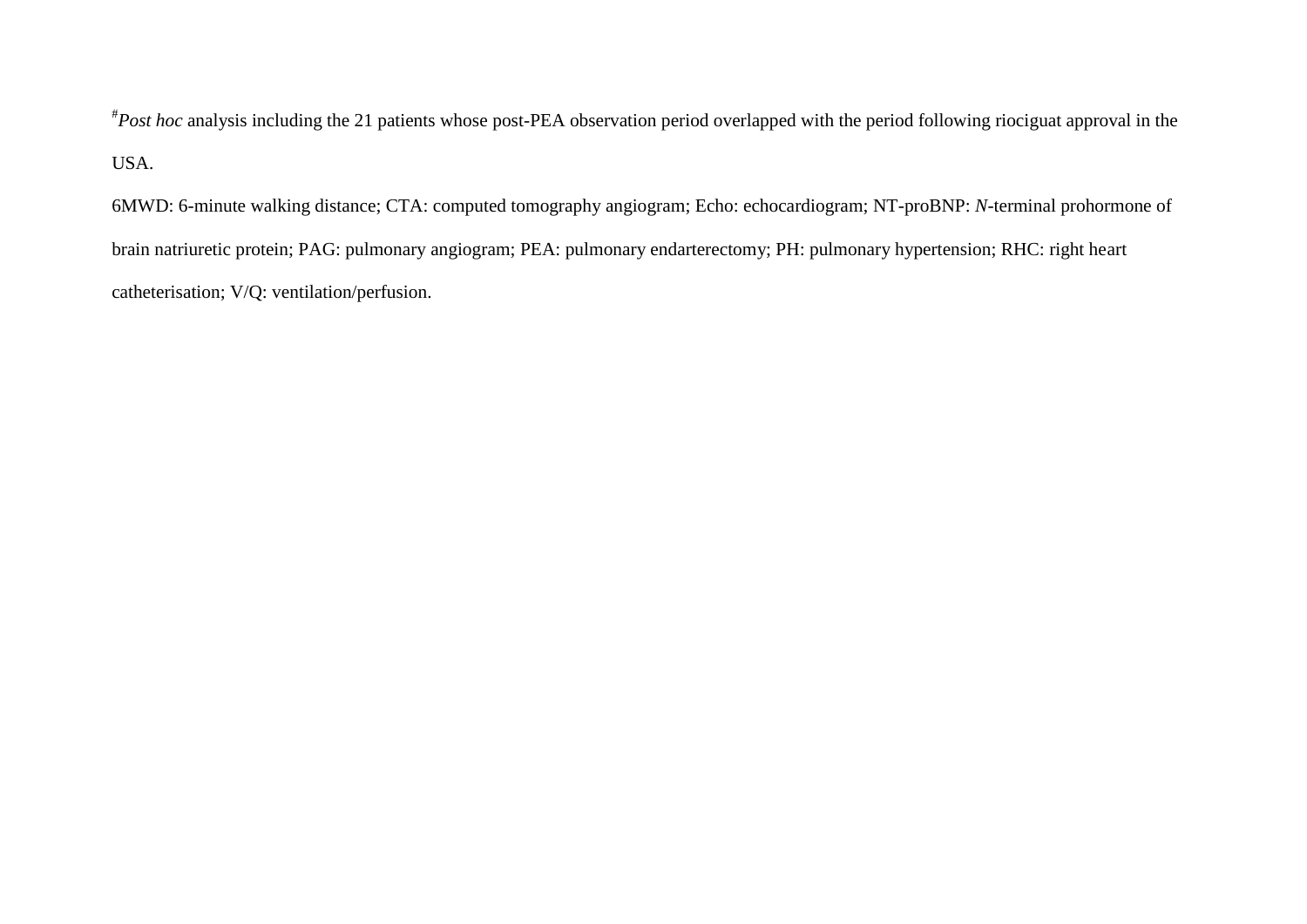# **Table S6** Rates of residual PH symptoms and diagnostic assessments occurring in the 2 years post-PEA applying wash-out periods of 0 days, 1

## day and 7 days

| $n\left(\frac{0}{0}\right)$ | <b>Total</b>   | Any test | Echo     | 6MWD           | <b>CTA</b>            | NT-proBNP      | V/Q scan | PAG            | <b>RHC</b> |
|-----------------------------|----------------|----------|----------|----------------|-----------------------|----------------|----------|----------------|------------|
| No wash-out period          |                |          |          |                |                       |                |          |                |            |
| <b>Total</b>                | 103            | 101 (98) | 100(97)  | 51(50)         | 46(45)                | 37(36)         | 44 (43)  | 5(5)           | 72(70)     |
| Any PH symptom              | 101            | 99 (98)  | 98 (97)  | 51(50)         | 46(46)                | 37(37)         | 44 (44)  | 5(5)           | 72(71)     |
| Dyspnoea                    | 84             | 84 (100) | 83 (99)  | 46(55)         | 42(50)                | 35(42)         | 37(44)   | 5(6)           | 63(75)     |
| Chest pain, unspecified     | 51             | 49 (96)  | 48 (94)  | 26(51)         | 26(51)                | 20(39)         | 21(41)   | 1(2)           | 34(67)     |
| Cardiomegaly                | 58             | 58 (100) | 58 (100) | 31(53)         | 27(47)                | 22(38)         | 30(52)   | 2(3)           | 45 (78)    |
| Malaise and fatigue         | 30             | 30(100)  | 30(100)  | 16(53)         | 17(57)                | 14(47)         | 11(37)   | 1(3)           | 19(63)     |
| Peripheral oedema           | 27             | 26(96)   | 26(96)   | 11(41)         | 14(52)                | 10(37)         | 10(37)   | 1(4)           | 21(78)     |
| <b>Dizziness</b>            | 13             | 12(92)   | 12(92)   | 3(23)          | 5(38)                 | 2(15)          | 5(38)    | $\overline{0}$ | 6(46)      |
| Syncope                     | 12             | 11 (92)  | 11(92)   | 4(33)          | 5(42)                 | 5(42)          | 5(42)    | $\Omega$       | 8(67)      |
| Haemoptysis                 | $\overline{7}$ | 7(100)   | 7(100)   | 5(71)          | 4(57)                 | 4(57)          | 4(57)    | 1(14)          | 5(71)      |
| Ascites                     |                | 4(100)   | 4(100)   | 3(75)          | 1(25)                 | 2(50)          | 2(50)    | $\mathbf{0}$   | 4(100)     |
| Gait abnormality            | 3              | 3(100)   | 3(100)   | $\Omega$       | 3(100)                | 1(33)          | 1(33)    | $\overline{0}$ | 1(33)      |
|                             |                |          |          |                | 1-day wash-out period |                |          |                |            |
| <b>Total</b>                | 103            | 100(97)  | 97 (94)  | 51(50)         | 44 (43)               | 36(35)         | 44 (43)  | 5(5)           | 36(35)     |
| Any PH symptom              | 101            | 98 (97)  | 95 (94)  | 51(50)         | 44 (44)               | 36(36)         | 44 (44)  | 5(5)           | 36(36)     |
| Dyspnoea                    | 84             | 83 (99)  | 80 (95)  | 46(55)         | 40(48)                | 34(40)         | 37(44)   | 5(6)           | 33 (39)    |
| Chest pain, unspecified     | 49             | 46(94)   | 45 (92)  | 25(51)         | 24(49)                | 18(37)         | 21(43)   | 1(2)           | 16(33)     |
| Cardiomegaly                | 57             | 57 (100) | 56 (98)  | 31(54)         | 26(46)                | 21(37)         | 30(53)   | 2(4)           | 24(42)     |
| Malaise and fatigue         | 30             | 30(100)  | 30(100)  | 16(53)         | 15(50)                | 14(47)         | 11(37)   | 1(3)           | 11(37)     |
| Peripheral oedema           | 27             | 26(96)   | 26(96)   | 11(41)         | 14(52)                | 10(37)         | 10(37)   | 1(4)           | 13(48)     |
| <b>Dizziness</b>            | 13             | 12(92)   | 12(92)   | 3(23)          | 5(38)                 | 2(15)          | 5(38)    | $\Omega$       | 2(15)      |
| Syncope                     | 12             | 10(83)   | 10(83)   | 4(33)          | 5(42)                 | 5(42)          | 5(42)    | $\overline{0}$ | 6(50)      |
| Haemoptysis                 | $\overline{7}$ | 7(100)   | 7(100)   | 5(71)          | 4(57)                 | 4(57)          | 4(57)    | 1(14)          | 2(29)      |
| Ascites                     |                | 4(100)   | 4(100)   | 3(75)          | 1(25)                 | 2(50)          | 2(50)    | $\overline{0}$ | 2(50)      |
| Gait abnormality            | $\mathbf{3}$   | 3(100)   | 2(67)    | $\Omega$       | 3(100)                | $\overline{0}$ | 1(33)    | $\overline{0}$ | $\Omega$   |
|                             |                |          |          |                | 7-day wash-out period |                |          |                |            |
| <b>Total</b>                | 103            | 97 (94)  | 95 (92)  | 50(49)         | 40 (39)               | 36(35)         | 40 (39)  | 1(1)           | 9(9)       |
| Any PH symptom              | 99             | 93 (94)  | 92 (93)  | 50(51)         | 40(40)                | 35(35)         | 40 (40)  | 1(1)           | 9(9)       |
| Dyspnoea                    | 80             | 77 (96)  | 76 (95)  | 45(56)         | 36(45)                | 33(41)         | 35(44)   | 1(1)           | 7(9)       |
| Chest pain, unspecified     | 45             | 42 (93)  | 42 (93)  | 23(51)         | 23(51)                | 16(36)         | 20(44)   | 1(2)           | 4(9)       |
| Cardiomegaly                | 51             | 49 (96)  | 49 (96)  | 28(55)         | 23(45)                | 20(39)         | 26(51)   | $\overline{0}$ | 5(10)      |
| Malaise and fatigue         | 29             | 28(97)   | 28 (97)  | 16(55)         | 13(45)                | 14(48)         | 10(34)   | $\Omega$       | 1(3)       |
| Peripheral oedema           | 26             | 25(96)   | 25(96)   | 11(42)         | 11(42)                | 10(38)         | 9(35)    | $\Omega$       | 3(12)      |
| <b>Dizziness</b>            | 13             | 12(92)   | 12(92)   | 3(23)          | 5(38)                 | 2(15)          | 5(38)    | $\Omega$       | $\Omega$   |
| Syncope                     | 10             | 9(90)    | 9(90)    | 4(40)          | 4(40)                 | 5(50)          | 4(40)    | $\Omega$       | $\Omega$   |
| Haemoptysis                 | 6              | 6(100)   | 6(100)   | 4(67)          | 4(67)                 | 3(50)          | 3(50)    | 1(17)          | 1(17)      |
| Ascites                     |                | 4(100)   | 4(100)   | 3(75)          | 1(25)                 | 2(50)          | 2(50)    | $\overline{0}$ | $\Omega$   |
| Gait abnormality            | 3              | 3(100)   | 2(67)    | $\overline{0}$ | 3(100)                | $\overline{0}$ | 1(33)    | $\Omega$       | $\Omega$   |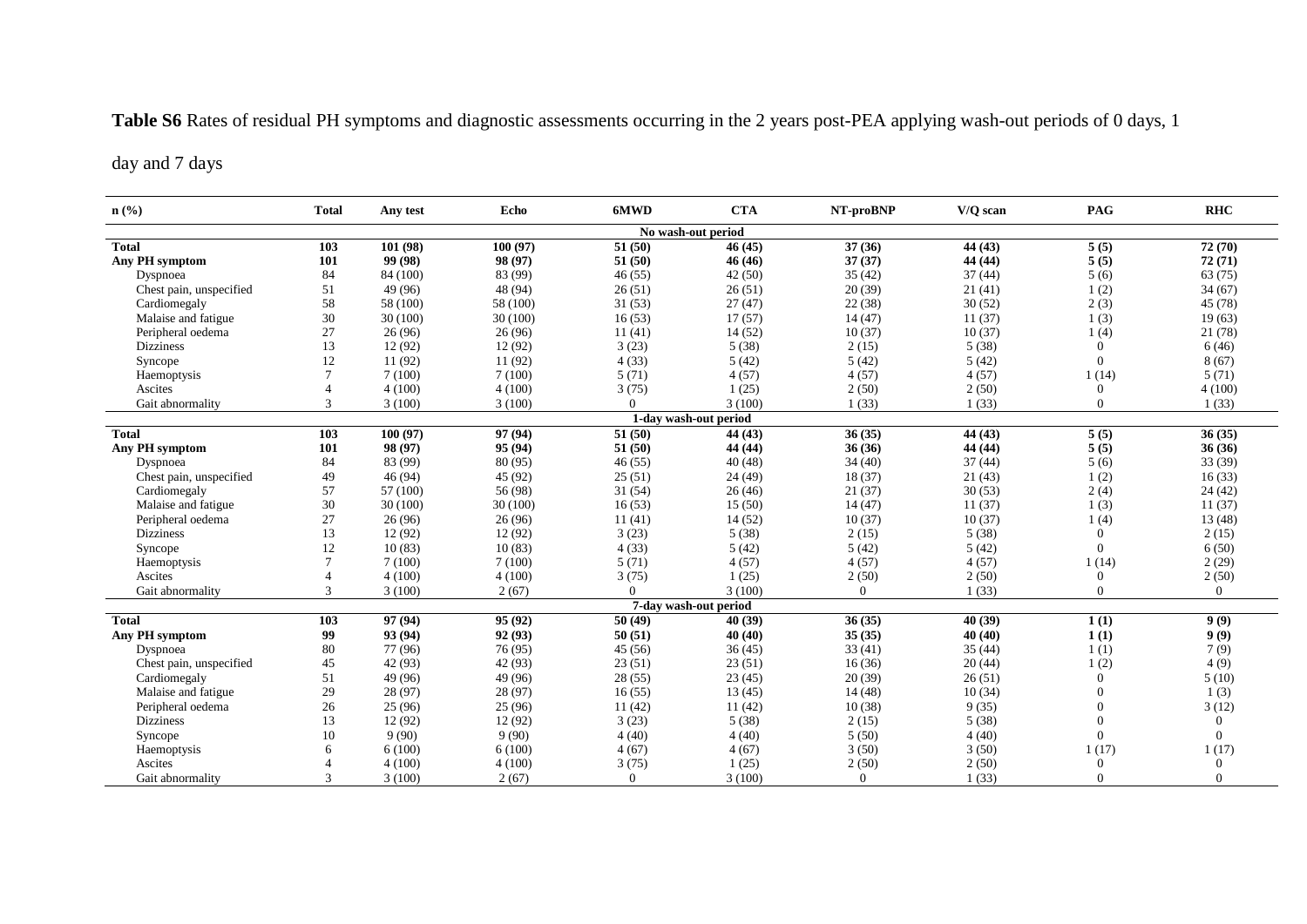6MWD: 6-minute walking distance; CTA: computed tomography angiogram; Echo: echocardiogram; NT-proBNP: *N*-terminal prohormone of brain natriuretic protein; PAG: pulmonary angiogram; PEA: pulmonary endarterectomy; PH: pulmonary hypertension; RHC: right heart catheterisation; V/Q: ventilation/perfusion.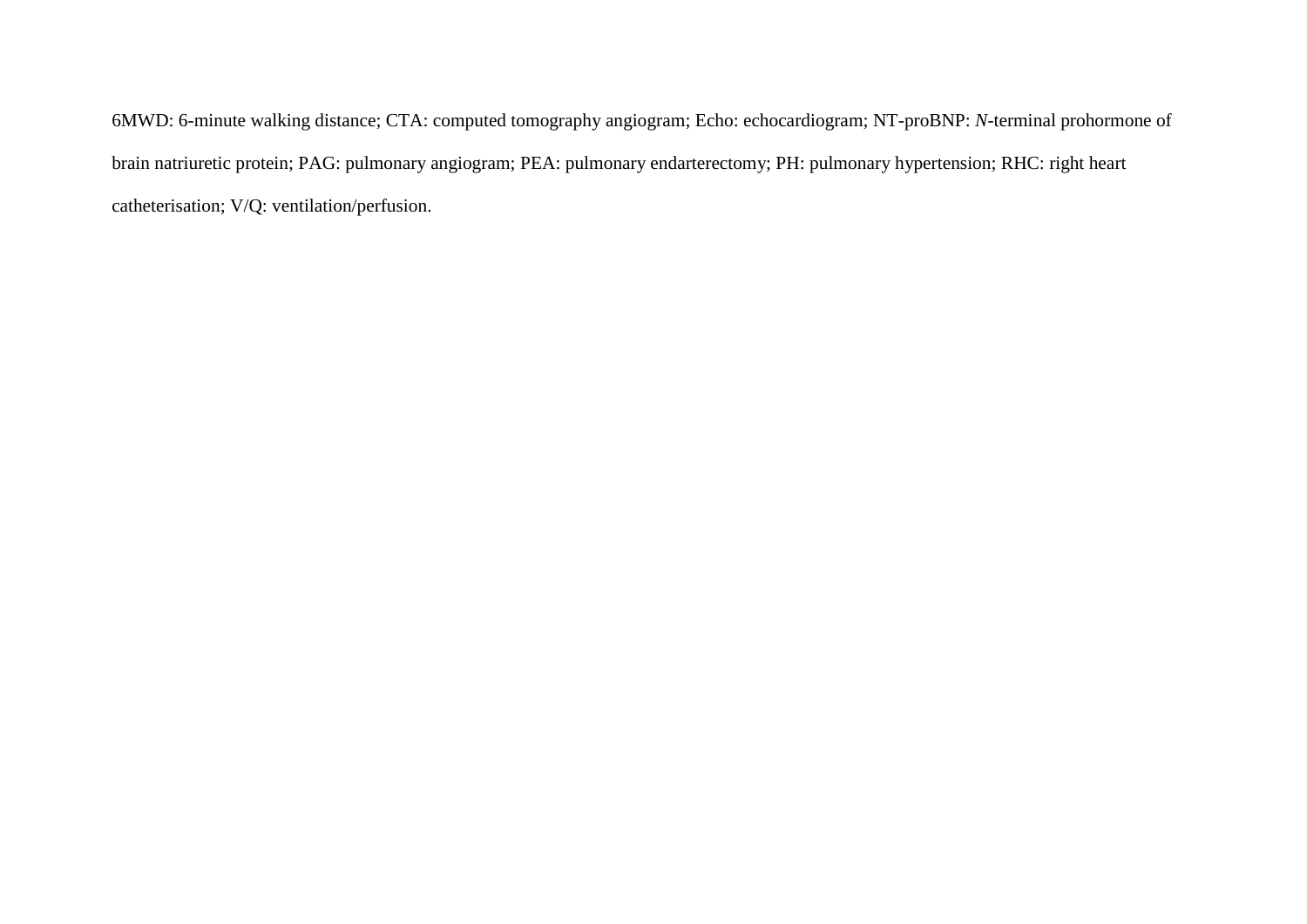Table S7 Number of tests and days to earliest diagnostic test after PEA in the per-protocol defined pre-riociguat approval<sup>#</sup> and post-riociguat

approval subgroups undergoing PEA

|                   |                  | Pre-riociguat approval"<br>$(n=76)$ |                        | Post-riociguat approval<br>$(n=27)$ |                        |                        |  |
|-------------------|------------------|-------------------------------------|------------------------|-------------------------------------|------------------------|------------------------|--|
| <b>Diagnostic</b> |                  | Number of tests                     | Number of days to      |                                     | <b>Number of tests</b> | Number of days to      |  |
| test              | $\mathbf{n}(\%)$ | after PEA (mean [SD])               | first test (mean [SD]) | $\mathbf{n}(\%)$                    | after PEA (mean [SD])  | first test (mean [SD]) |  |
| Any test          | 68 (89)          | 4.6(3.5)                            | 185.4 (106.8)          | 24 (89)                             | 4.7(4.6)               | 175.2(81.2)            |  |
| Echo              | 66 (87)          | 2.4(1.1)                            | 220.2 (120.7)          | 21 (78)                             | 2.4(1.5)               | 226.7 (152.2)          |  |
| 6MWD              | 23(30)           | 3.1(1.7)                            | 190.5(127.1)           | 12(44)                              | 2.4(1.1)               | 280.8 (170.6)          |  |
| <b>CTA</b>        | 24(32)           | 2.0(2.2)                            | 201.9 (114.7)          | 9(33)                               | 1.3(0.7)               | 350.2 (213.5)          |  |
| NT-proBNP         | 22(29)           | 3.2(3.3)                            | 250.0(162.6)           | 11(41)                              | 3.8(5.2)               | 208.7 (103.8)          |  |
| $V/Q$ scan        | 17(22)           | 1.6(0.8)                            | 336.9 (198.3)          | 12(44)                              | 1.3(0.7)               | 228.0 (152.3)          |  |
| <b>RHC</b>        | 4(5)             | 2.5(3.0)                            | 341.3 (225.6)          | (4)                                 | $2.0$ (NA)             | 685.0 (NA)             |  |

# Including 21 patients in the pre-riociguat approval subgroup who underwent PEA prior to riociguat approval but had clinical data that spanned the post-riociguat approval date. 6MWD: 6-minute walking distance; CTA: computed tomography angiogram; Echo: echocardiogram; NA: not available; NT-proBNP: *N*-terminal prohormone of brain natriuretic protein; PEA: pulmonary endarterectomy; RHC: right heart catheterisation; SD: standard deviation; V/Q: ventilation/perfusion.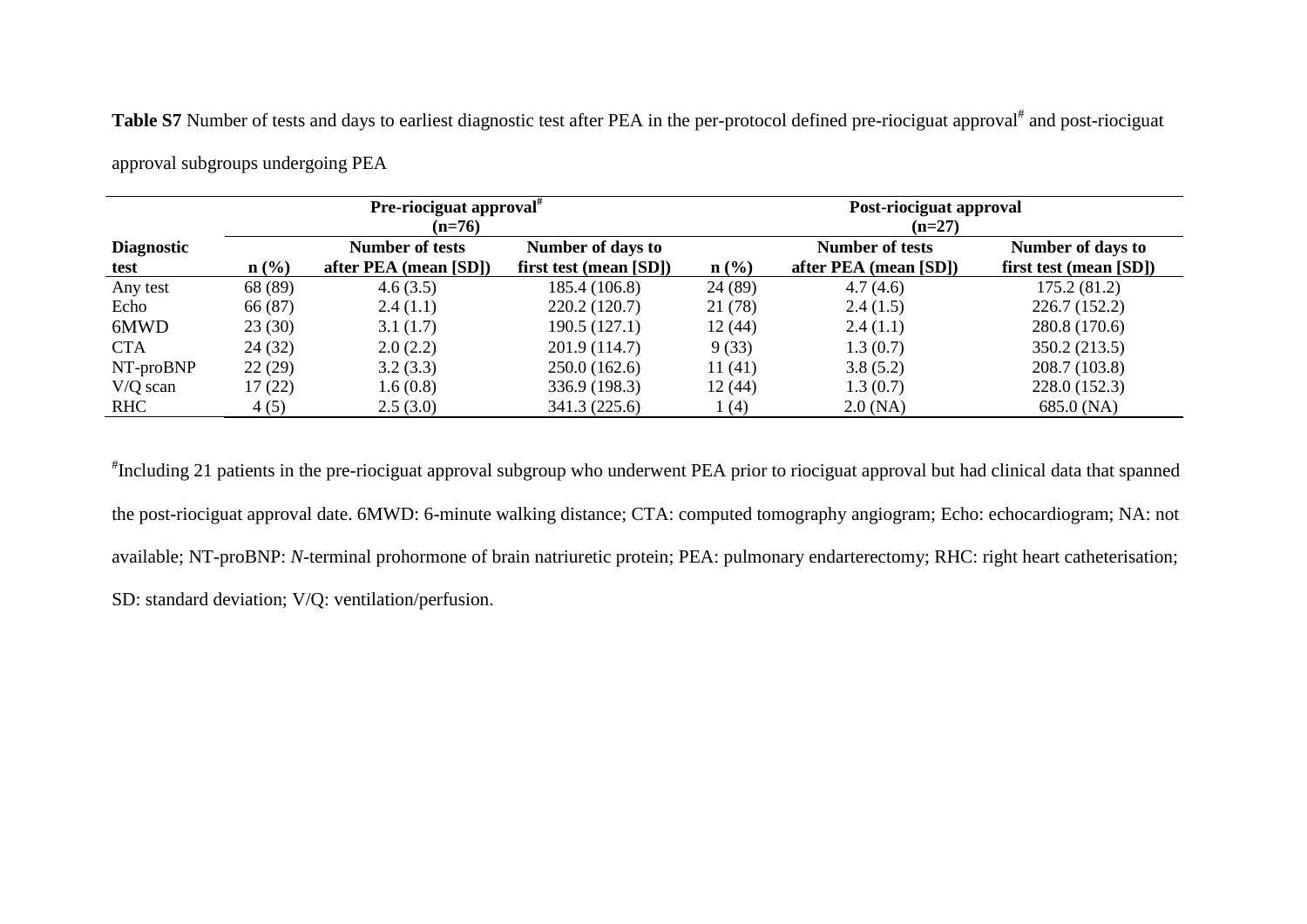**Table S8** Rates of diagnostic assessment in patients with residual PH symptoms undergoing PEA in the per-protocol defined pre-riociguat

| $n$ (%)                                                                                                                   | <b>Total</b> | Any test | Echo    | 6MWD   | <b>CTA</b> | NT-proBNP                                                                                                     | V/Q scan | <b>PAG</b> | <b>RHC</b> |  |  |
|---------------------------------------------------------------------------------------------------------------------------|--------------|----------|---------|--------|------------|---------------------------------------------------------------------------------------------------------------|----------|------------|------------|--|--|
| Diagnostic assessment in patients with residual PH symptoms undergoing PEA (pre-riociguat approval subgroup) <sup>*</sup> |              |          |         |        |            |                                                                                                               |          |            |            |  |  |
| Any PH symptom                                                                                                            | 67           | 61(91)   | 60(90)  | 22(33) | 24(36)     | 21(31)                                                                                                        | 17(25)   | 0          | 3(4)       |  |  |
| Dyspnoea                                                                                                                  | 51           | 49 (96)  | 48 (94) | 22(43) | 20(39)     | 20(39)                                                                                                        | 15(29)   |            | 3(6)       |  |  |
| Chest pain, unspecified                                                                                                   | 24           | 22 (92)  | 22 (92) | 4(17)  | 12(50)     | 6(25)                                                                                                         | 8(33)    |            | 1(4)       |  |  |
| Cardiomegaly                                                                                                              | 17           | 16(94)   | 16(94)  | 5(29)  | 9(53)      | 3(18)                                                                                                         | 7(41)    |            | 2(12)      |  |  |
| Malaise and fatigue                                                                                                       | 12           | 11 (92)  | 11 (92) | 5(42)  | 4(33)      | 7(58)                                                                                                         | 1(8)     |            |            |  |  |
| Peripheral oedema                                                                                                         | 13           | 11(85)   | 11(85)  | 5(38)  | 5(38)      | 6(46)                                                                                                         | 2(15)    |            | (8)        |  |  |
| <b>Dizziness</b>                                                                                                          |              | 7(100)   | 7(100)  |        | 3(43)      | 2(29)                                                                                                         | 1(14)    |            |            |  |  |
| Syncope                                                                                                                   |              | 2(100)   | 2(100)  | 1(50)  | 1(50)      | 1(50)                                                                                                         | 1(50)    |            |            |  |  |
| Haemoptysis                                                                                                               |              | 4(100)   | 4(100)  | 2(50)  | 2(50)      | 1(25)                                                                                                         | 1(25)    |            | (25)       |  |  |
| Ascites                                                                                                                   |              | 3(100)   | 3(100)  | 2(67)  | 1(33)      | 1(33)                                                                                                         |          |            |            |  |  |
| Gait abnormality                                                                                                          |              | 2(100)   | 2(100)  |        | 2(100)     | 0                                                                                                             | 1(50)    |            |            |  |  |
|                                                                                                                           |              |          |         |        |            | Diagnostic assessment in patients with residual PH symptoms undergoing PEA (post-riociguat approval subgroup) |          |            |            |  |  |
| <b>Any PH symptom</b>                                                                                                     | 25           | 23 (92)  | 20(80)  | 11(44) | 9(36)      | 11(44)                                                                                                        | 11(44)   |            | 1(4)       |  |  |
| Dyspnoea                                                                                                                  | 17           | 17(100)  | 16 (94) | 9(53)  | 7(41)      | 11(65)                                                                                                        | 8(47)    |            | 1(6)       |  |  |
| Chest pain, unspecified                                                                                                   | 10           | 10(100)  | 9(90)   | 5(50)  | 7(70)      | 6(60)                                                                                                         | 3(30)    |            | 1(10)      |  |  |
| Cardiomegaly                                                                                                              | 10           | 9(90)    | 9(90)   | 3(30)  | 4(40)      | 3(30)                                                                                                         | 4(40)    |            |            |  |  |
| Malaise and fatigue                                                                                                       | 8            | 7(88)    | 7(88)   | 5(63)  | 3(38)      | 4(50)                                                                                                         | 4(50)    |            | 1(13)      |  |  |
| Peripheral oedema                                                                                                         | 4            | 4(100)   | 3(75)   | 2(50)  | 1(25)      | 1(25)                                                                                                         | 2(50)    |            |            |  |  |
| <b>Dizziness</b>                                                                                                          |              | 3(100)   | 2(67)   | 1(33)  | 1(33)      | 0                                                                                                             | 2(67)    |            |            |  |  |
| Syncope                                                                                                                   |              | 5(100)   | 5(100)  | 3(60)  | 2(40)      | 3(60)                                                                                                         | 2(40)    |            |            |  |  |
| Haemoptysis                                                                                                               |              |          |         |        |            |                                                                                                               |          |            |            |  |  |
| Ascites                                                                                                                   |              | 1(100)   | 1(100)  | 1(100) |            | 1(100)                                                                                                        | 1(100)   |            |            |  |  |
| Gait abnormality                                                                                                          |              | 0        |         |        |            | 0                                                                                                             |          |            |            |  |  |

approval<sup>#</sup> and post-riociguat approval subgroups

# Including 21 patients in the pre-riociguat approval subgroup who underwent PEA prior to riociguat approval but had clinical data that spanned the post-riociguat approval date. 6MWD: 6-minute walking distance; CTA: computed tomography angiogram; Echo: echocardiogram; NT-